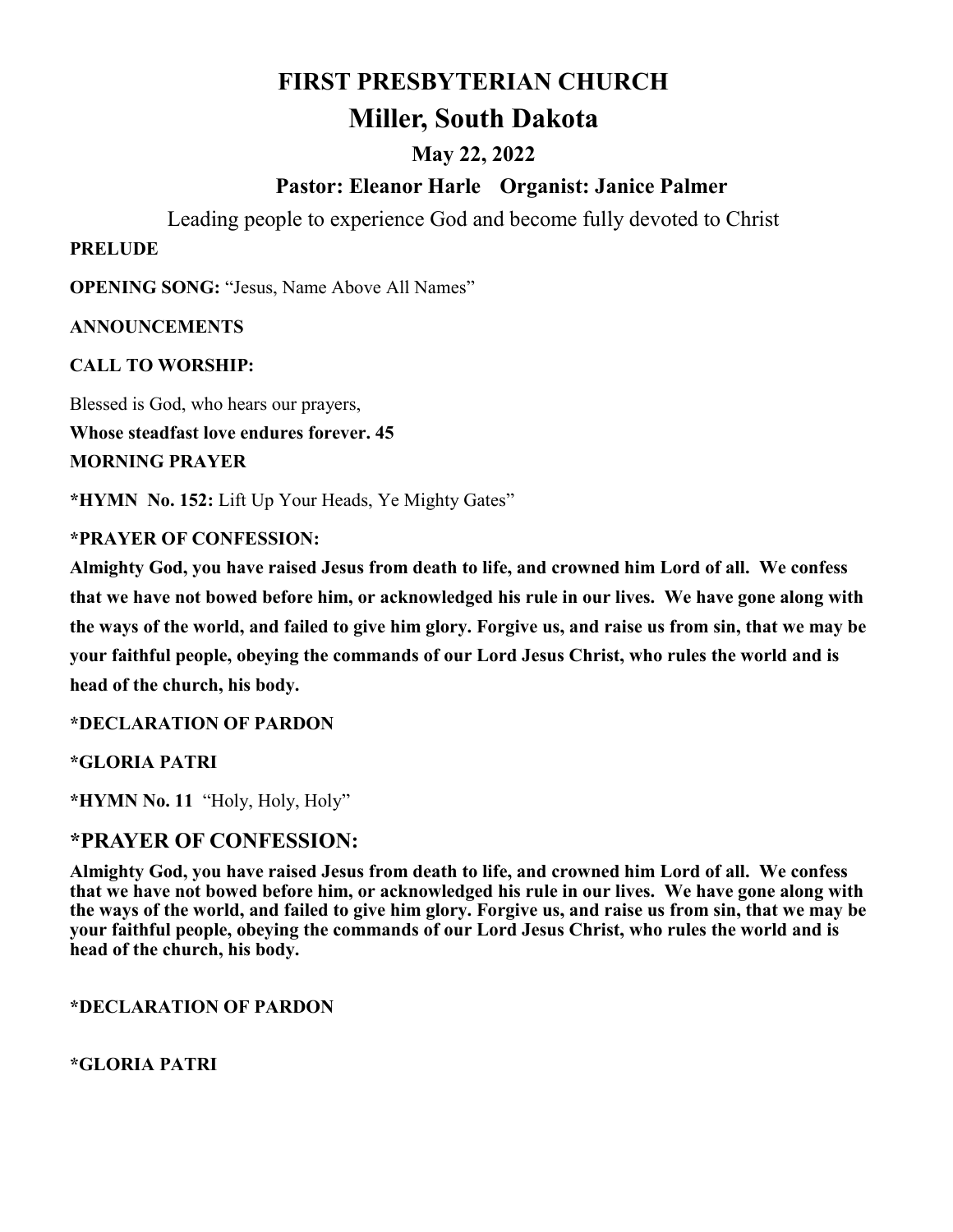#### **\*GREETING ONE ANOTHER**

#### **PRAYER FOR ILLUMINATION**

**RESPONSIVE READING: Deut 34:1-12.** (pp171-172 in pew Bible))

**GOSPEL READING: John 14:23-29** (pp 873-874 in pew Bible))

**EPISTLE READING: Rev. 21:10, 22-22:5** (p1014 in pew Bible))

**SERMON: Sitting on the Porch with God.**

#### **PASTORAL PRAYER AND LORD'S PRAYER**

**\*HYMN No. 374** Be Still My Soul.

**INVITATION TO OFFERING ---OFFERTORY PRAYER OF DEDICATION**

#### **\*DOXOLOGY**

**\*CHARGE AND BENEDICTION**

 *\*Please stand if you are able.*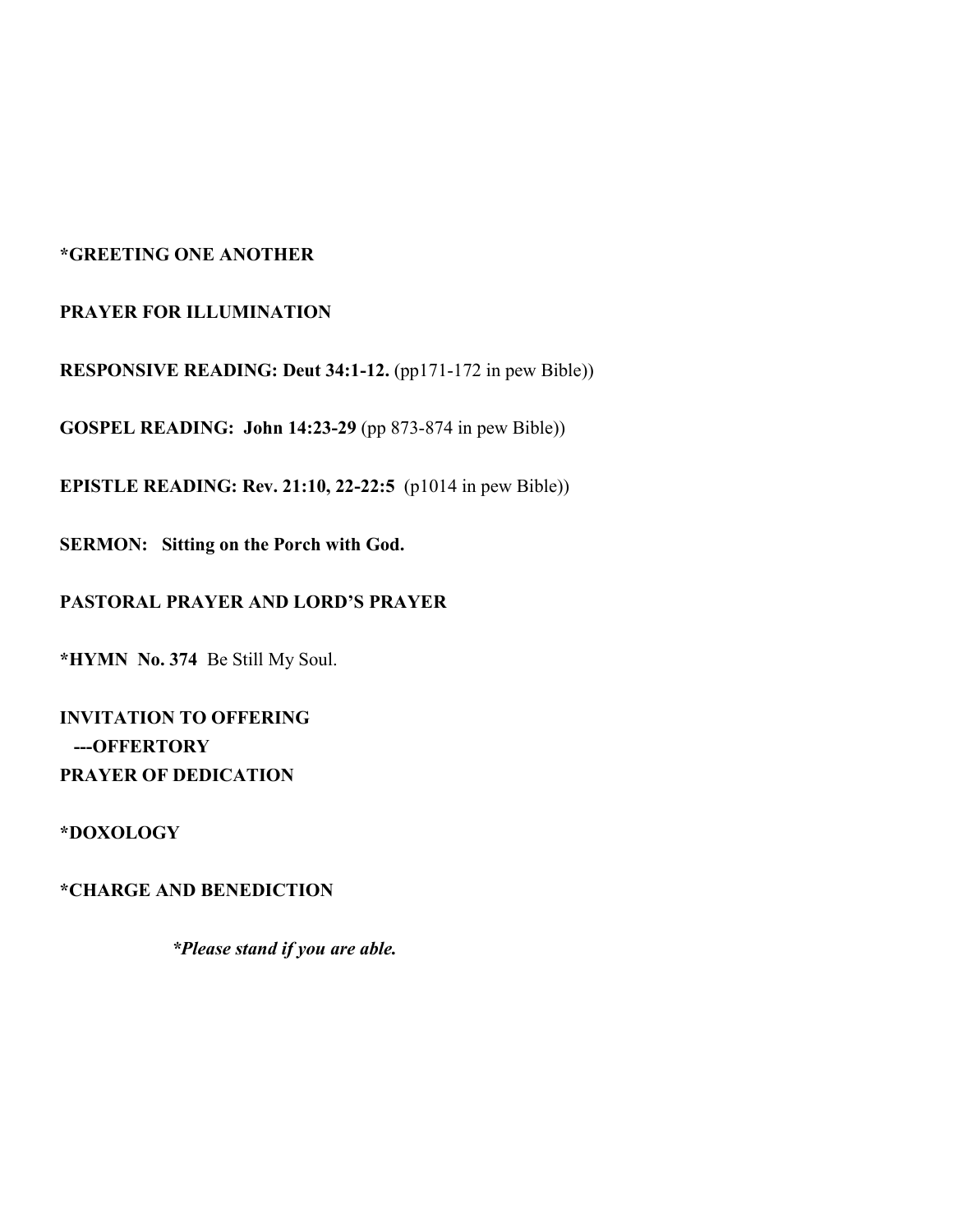## **ANNOUNCEMENTS**

## **REMEMBER:**

 **\*Guests, we welcome you.** Please sign the guest book by the front door before you leave. \***Large print bulletins are available.** 

If you would like one, please pick one up as you come into the sanctuary.

\***Let the Deacons know** if you or someone you are aware of

is hospitalized, in need of a visit, or prayers.

 **\*An usher will be available to help** people up and down the stairs or in and out of the elevator

#### **OUR CHURCH May 22 — May 28**

| <b>Sun., May 22:</b>             | Worship at 10:00 A.M                       |
|----------------------------------|--------------------------------------------|
| <b>Mon., May 23:</b>             | Happy Birthday: Cassi VanDerWerff          |
| <b>Tues., May 24:</b>            | Happy Birthday: Padyn Scheer               |
| Thurs., May 26:                  | Happy Birthday: Kenna Nelson &             |
|                                  | Claudia Rombough                           |
| Sat., May 28: :                  | Happy Birthday: Nancy Williams &           |
|                                  | Cheryl Snyder                              |
|                                  | Happy Anniversary: Brett & Roxanne Stevens |
| <b>Greeter today:</b>            | Pat Crackel                                |
| <b>Ushers for May:</b>           | Jeff & Peggy Meyer,                        |
|                                  | David & Dee Sivertsen                      |
| <b>Deacons for May:</b>          | Gayle Vrooman & Dwan DeGeest               |
| <b>Attendance for last week:</b> | 98                                         |